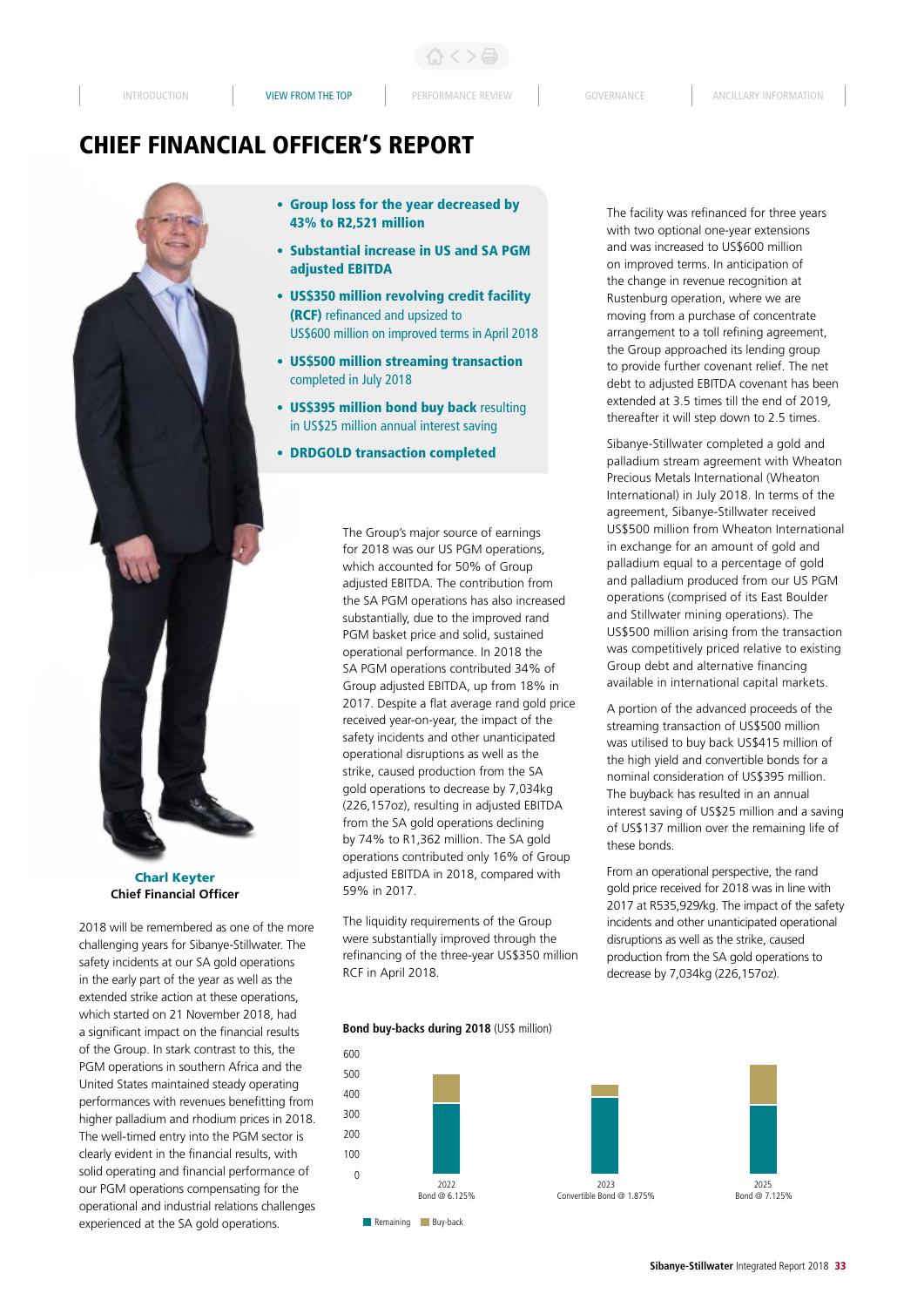# CHIEF FINANCIAL OFFICER'S REPORT CONTINUED

 $\rightarrow$ 

The average rand basket price received at the SA PGM operations was 10% higher at R13,838/4Eoz in 2018, compared with R12,534/4Eoz in 2017. The SA PGM operations performed strongly with 4E PGM production of 1,175,672oz in 2018, compared with 1,194,348oz in 2017 mainly due to lower surface production. The US dollar average basket price received at the US PGM operations was 9% higher at US\$1,007/2Eoz compared with US\$927/2Eoz in 2017. 2E PGM production at 592,608 was 57% higher, reflecting the increased contribution from Blitz and the inclusion of a full year compared with eight months in 2017.

Cost performance at the SA PGM operations was again pleasing during 2018. The AISC at the SA PGM operations at R10,417/4Eoz was in line with the cost performance of 2017 at R10,399/4Eoz. The AISC at the US PGM operations increased by 4% for 2018 to US\$677/2Eoz mainly due to the frontloading of skills for Blitz, increased royalties due to the improved basket price, higher maintenance cost and planned outages in the metallurgical complex. Unit costs at the SA gold operations were primarily affected by the safety incidents and other unanticipated operational disruptions as well as the strike. The AISC increased from R482,693/kg in 2017 to R557,530/kg.

Capital expenditure increased from R6,099 million in 2017 to R7,081 million in 2018 mainly due to the inclusion of a full year of US PGM expenditure compared with eight months in 2017. Capital expenditure at the SA gold operations excluding DRDGOLD declined from R3,410 million in 2017 to R2,930 million mainly due to the cessation of mining at the Cooke operations, reduced expenditure at the Burnstone project which is on care and maintenance and the impact of the strike. Capital expenditure from DRDGOLD included for 2018 was R318 million. Capital expenditure at the SA PGM operations reduced from R1,035 million in 2017 to R1,000 million in 2018, mainly due to the deferral of capital in the first half of 2018, following a period of low rand basket prices. Capital expenditure at the US PGM operations for 2018 was US\$214 million (R2,833 million) of which US\$119 million (R1,574 million) was spent on the Blitz project. This compares to capital expenditure for the eight months in 2017 of US\$124 million (R1,654 million) of which US\$67 million (R888 million) was spent on the Blitz project.

### **Consolidated income statement for the year ended 31 December 2018**

| Figures in million - SA rand                                               | 2018        | 2017        |   |  |
|----------------------------------------------------------------------------|-------------|-------------|---|--|
| Revenue                                                                    | 50,656.4    | 45,911.6    |   |  |
| Cost of sales                                                              | (48, 129.0) | (42, 182.4) |   |  |
| Interest income                                                            | 482.1       | 415.5       |   |  |
| Finance expense                                                            | (3, 134.7)  | (2,971.8)   |   |  |
| Share-based payments                                                       | (299.4)     | (231.9)     |   |  |
| Gain/(loss) on financial instruments                                       | 1,704.1     | (1, 114.4)  |   |  |
| Gain on foreign exchange differences                                       | 1,169.1     | 292.4       |   |  |
| Share of results of equity-accounted investees after tax                   | 344.2       | 291.6       |   |  |
| Other income                                                               | 310.2       | 300.0       |   |  |
| Other costs                                                                | (1,015.4)   | (932.7)     |   |  |
| Gain on disposal of property, plant and equipment                          | 60.2        | 40.7        |   |  |
| Impairments                                                                | (3,041.4)   | (4, 411.0)  | ← |  |
| Gain on derecognition of borrowings and derivative<br>financial instrument | 230.0       |             |   |  |
| Occupational healthcare expense                                            | (15.4)      | (1, 106.9)  |   |  |
| Restructuring costs                                                        | (142.8)     | (729.8)     |   |  |
| Transaction costs                                                          | (402.5)     | (552.1)     |   |  |
| Loss before royalties and tax                                              | (1,224.3)   | (6,981.2)   |   |  |
| Royalties                                                                  | (212.6)     | (398.5)     |   |  |
| Loss before tax                                                            | (1,436.9)   | (7, 379.7)  |   |  |
| Mining and income tax                                                      | (1,083.8)   | 2,946.6     |   |  |
| Loss for the year                                                          | (2,520.7)   | (4,433.1)   |   |  |
| Attributable to:                                                           |             |             |   |  |
| Owners of Sibanye-Stillwater                                               | (2,499.6)   | (4,437.4)   |   |  |
| Non-controlling interests                                                  | (21.1)      | 4.3         |   |  |
| Earnings per share attributable to owners of<br>Sibanye-Stillwater         |             |             |   |  |
| Basic earnings per share - cents                                           | (110)       | (229)       |   |  |
| Diluted earnings per share - cents                                         | (110)       | (229)       |   |  |
|                                                                            |             |             |   |  |

**Interest income** increased from R416 million to R482 million due to higher average cash balances during 2018 and dividends received from Rand Mutual Assurance.

**Finance expenses** increased from R2,972 million in 2017 to R3,135 million. Interest on borrowings reduced from R2,092 million in 2017 to R1,573 million in 2018 following the close out of the bridge financing utilised for the Stillwater acquisition. However, this was offset by the unwinding of the amortised cost on the 2022 and 2025 notes and the 2023 convertible bond following the US\$395 million buy back and the R160 million non-cash finance charge on the US\$500 million streaming transaction.

**The gain on financial instruments** of R1,704 million was mainly due to a gain on the revised cash flow of the Burnstone Debt of R805 million, a fair value gain on the derivative financial instrument of R678 million, revised cash flows at the Rustenburg operation resulting in a decreased purchase price based on 35% of future cash flows (R151 million) and a decreased dividend expectation for our 26% BEE partners (R250 million).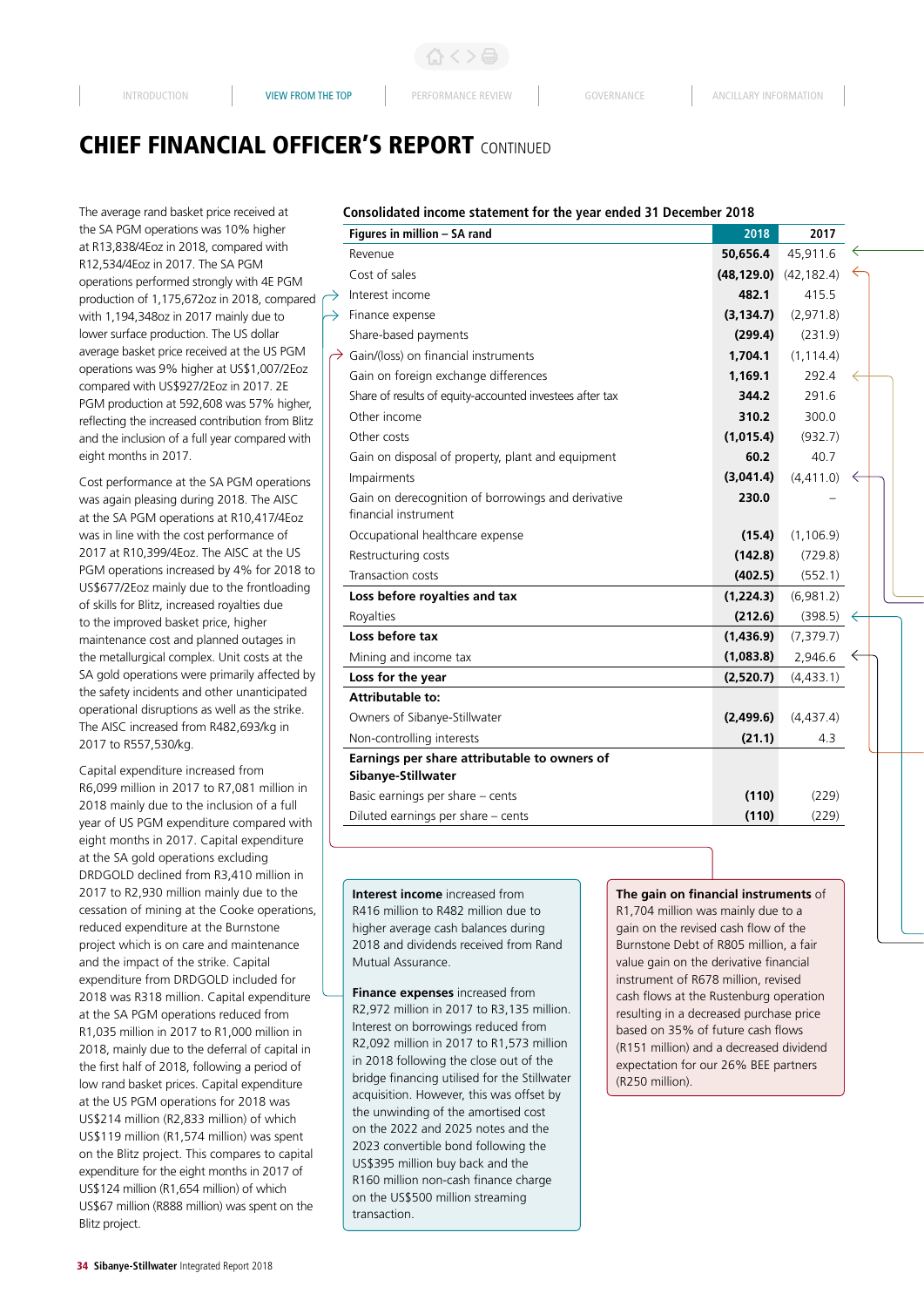| <b>Revenue</b>                         |          |          |          |
|----------------------------------------|----------|----------|----------|
| Figures in millions - SA rand          | 2018     | 2017     | % change |
| Total                                  | 50,656.4 | 45.911.6 | 10       |
| US PGM operations                      | 15,872.8 | 9.161.6  | 73       |
| SA PGM operations                      | 15,153.6 | 13,276.4 | 14       |
| SA gold operations (excluding DRDGOLD) | 18,609.2 | 23,473.6 | (21)     |
| <b>DRDGOLD</b>                         | 1,047.5  |          |          |
| Group corporate                        | (26.7)   |          |          |

The Group's revenue for 2018 of R50,656 million was 10% higher than 2017. Revenue from the US PGM operations increased by 73% mainly due to the inclusion of a full year in 2018, compared with eight months in 2017, additional production from Blitz and a 9% increase in the average US dollar basket price received of \$1,007/2Eoz. SA PGM revenue increased by 14% due to a 10% higher rand basket price received of R13,838/4Eoz. Revenue from the SA gold operations (excluding DRDGOLD) reduced by 21% due to 19% lower gold produced as a result of the safety incidents in the first half of 2018 and the AMCU strikes. The average rand gold price was in line with 2017 at R535,929/kg. DRDGOLD contributed R1,048 million to 2018 revenue following the successful conclusion of the DRDGOLD transaction in July 2018.

| Cost of sales, before amortisation and depreciation |          |          |                |
|-----------------------------------------------------|----------|----------|----------------|
| Figures in millions - SA rand                       | 2018     | 2017     | % change       |
| Total                                               | 41,515.2 | 36,482.7 | 14             |
| US PGM operations                                   | 11,720.9 | 7.011.7  | 67             |
| SA PGM operations                                   | 12.096.0 | 11,591.8 | $\overline{4}$ |
| SA gold operations (excluding DRDGOLD)              | 16,678.3 | 17,879.2 | (7)            |
| <b>DRDGOLD</b>                                      | 1.020.0  |          |                |

Cost of sales, before amortisation and depreciation increased by 14%. Costs at the US PGM operations increased by 67% due to the inclusion of a full year in 2018, compared with eight months in 2017 and additional production from Blitz. The increase of 4% at the SA PGM operations was mainly due to above inflation increases on wages and electricity cost increases partly offset by synergies realised. The decrease at the SA gold operations was the direct result of the strike action plans implemented to limit the impact of the AMCU strikes as well as the no work no pay principle that applies to striking workers.

**Adjusted EBITDA** of R8,369 million in 2018 decreased by 7% from R9,045 million in 2017, despite adjusted EBITDA from the US and SA PGM operations increasing by 94% and 81%, respectively. The 16% decline in gold production resulted in a 74% decrease in adjusted EBITDA from the SA gold operations. Adjusted EBITDA includes other cash costs and care and maintenance expenditures. Care and maintenance at Cooke and Marikana were R564 million and R12 million, respectively in 2018, compared with R236 million and R13 million, respectively in 2017. Other costs include corporate and social expenditure of R70 million and non-production royalties of R105 million for 2018. The adjusted EBITDA margin for the US PGM underground operations increased from 43% in 2017 to 46% in 2018, primarily due to the surging US dollar palladium price and strong operational performance. The adjusted EBITDA margin for the SA PGM operations increased year-on-year from 12% to 19% again, aided by the increase in palladium price. The SA gold operations adjusted EBITDA margin declined from 23% in 2017 to 7% in 2018 following the operational disruptions.

### *See Gearing on page 37*

#### **The gain on foreign exchange differences**

relates to foreign exchange gains of financial assets of R2,216 million as the closing exchange rate at 31 December 2018 of R14.35/US\$ was 16% weaker than R12.36/US\$ at 31 December 2017. This gain was partly offset by foreign exchange losses on the US dollar borrowing, including the US\$600 million RCF, US\$350 million RCF, convertible bond, derivative financial instrument and Burnstone Debt of R1,194 million

### **Impairments**

Ongoing losses at certain of the Beatrix and Driefontein shafts negatively affected group cash flow and threatened the sustainability and economic viability of other operations in South Africa. As a result, a decision was taken to impair the mining assets of and goodwill allocated to Driefontein by R2,172 million and R167 million, respectively. Goodwill allocated to Kloof of R166 million and the mining assets of and goodwill allocated to Beatrix of R167 million and R104 million, respectively were impaired. Development of the Burnstone project has been deferred to 2020 and, as a result of this, a decision was taken to impair the mine development assets by R194 million.

**Royalties** decreased from R399 million in 2017 to R213 million in 2018 impacted by the substantially reduced profitability of the SA gold operations.

#### **Mining and income tax**

The deferred tax credit of R3,451 million of 2017 compares with a deferred tax charge of R989 million in 2018. The deferred tax charge for 2018 is as a result of the changes to the longterm deferred tax rates of the SA gold operations and the New Jersey Governor signing a number of bills implementing numerous tax changes, which affected the US PGM operations.

The most significant change in the law in the state of New Jersey (where the US PGM operations are subject to tax) resulted in tax being calculated together on all US entities under common control (greater than 50% voting ownership). This resulted in an increase in the estimated deferred tax relating to the US PGM operations and a deferred tax charge of R1,545 million (US\$108 million).



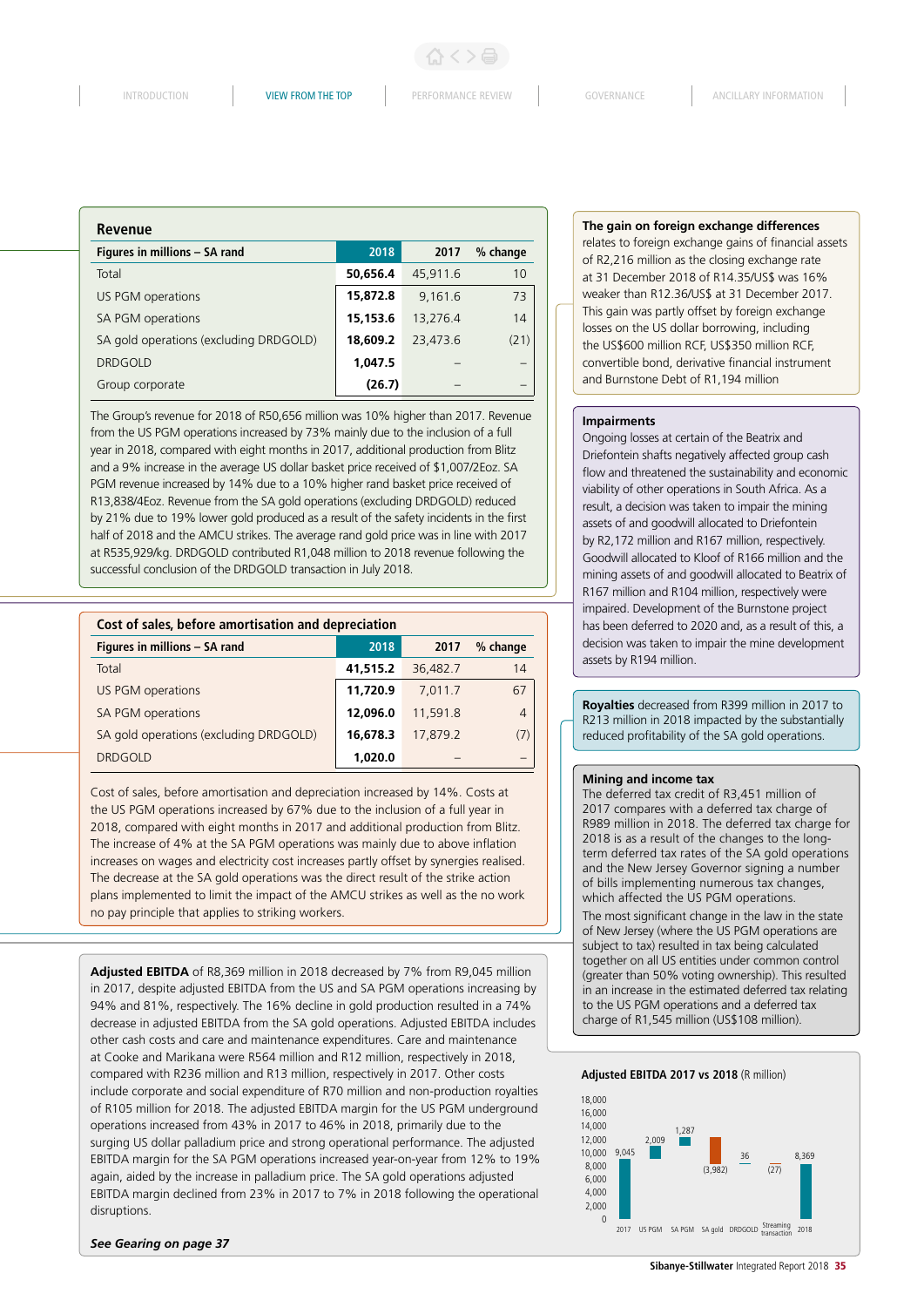# **CHIEF FINANCIAL OFFICER'S REPORT CONTINUED**

## **Consolidated statement of financial position as at 31 December 2018**

| Figures in million - SA rand                                 | 2018        | 2017       |  |
|--------------------------------------------------------------|-------------|------------|--|
| <b>Assets</b>                                                |             |            |  |
| <b>Non-current assets</b>                                    | 69,727.7    | 64,067.3   |  |
| Property, plant and equipment                                | 54,558.2    | 51,444.6   |  |
| Goodwill                                                     | 6,889.6     | 6,396.0    |  |
| Equity-accounted investments                                 | 3,733.9     | 2,244.1    |  |
| Other investments                                            | 156.0       |            |  |
| Environmental rehabilitation obligation funds                | 3,998.7     | 3,492.4    |  |
| Other receivables                                            | 314.4       | 284.0      |  |
| Deferred tax assets                                          | 76.9        | 206.2      |  |
| <b>Current assets</b>                                        | 15,195.3    | 12,004.5   |  |
| Inventories                                                  | 5,294.8     | 3,526.5    |  |
| Trade and other receivables                                  | 6,833.0     | 6,197.6    |  |
| Other receivables                                            | 35.2        | 35.2       |  |
| Tax receivable                                               | 483.2       | 182.8      |  |
| Cash and cash equivalents                                    | 2,549.1     | 2,062.4    |  |
| <b>Total assets</b>                                          | 84,923.0    | 76,071.8   |  |
| <b>Equity and liabilities</b>                                |             |            |  |
| Equity attributable to owners of Sibanye-Stillwater          | 23,788.4    | 23,978.4   |  |
| Stated share capital                                         | 34,667.0    | 34,667.0   |  |
| Other reserves                                               | 4,617.2     | 2,569.0    |  |
| Accumulated loss                                             | (15, 495.8) | (13,257.6) |  |
| Non-controlling interests                                    | 936.0       | 19.8       |  |
| <b>Total equity</b>                                          | 24,724.4    | 23,998.2   |  |
| <b>Non-current liabilities</b>                               | 45,566.0    | 43,635.8   |  |
| Borrowings                                                   | 18,316.5    | 23,992.0   |  |
| Derivative financial instrument                              | 408.9       | 1,093.5    |  |
| Environmental rehabilitation obligation and other provisions | 6,294.2     | 4,678.7    |  |
| Post-retirement healthcare obligation                        | 5.6         | 11.3       |  |
| Occupational healthcare obligation                           | 1,164.2     | 1,152.5    |  |
| Share-based payment obligations                              | 168.9       | 422.2      |  |
| Other payables                                               | 2,529.2     | 3,760.4    |  |
| Deferred revenue                                             | 6,525.3     |            |  |
| Deferred tax liabilities                                     | 10,153.2    | 8,525.2    |  |
| <b>Current liabilities</b>                                   | 14,632.6    | 8,437.8    |  |
| Borrowings                                                   | 6,188.2     | 1,657.5    |  |
| Occupational healthcare obligation                           | 109.9       | 0.8        |  |
| Share-based payment obligations                              | 56.8        | 12.3       |  |
| Trade and other payables                                     | 7,856.3     | 6,690.4    |  |
| Other payables                                               | 303.3       | 41.9       |  |
| Deferred revenue                                             | 30.1        |            |  |
| Tax and royalties payable                                    | 88.0        | 34.9       |  |
| <b>Total equity and liabilities</b>                          | 84,923.0    | 76,071.8   |  |
|                                                              |             |            |  |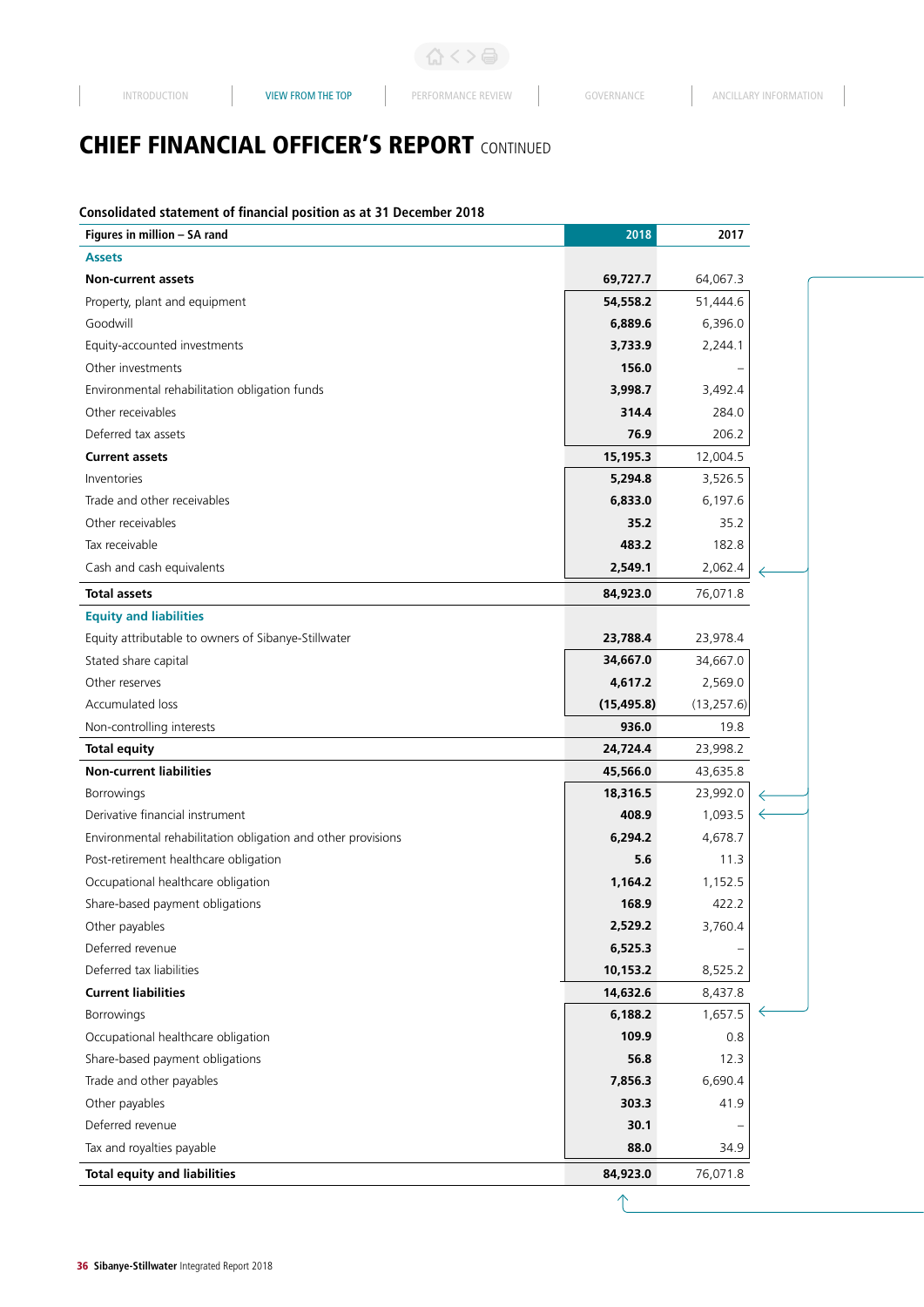| Gearing                                          |          |          |
|--------------------------------------------------|----------|----------|
| Figures in millions - SA rand                    | 2018     | 2017     |
| Borrowings <sup>1</sup>                          | 23.768.5 | 25,205.5 |
| Cash and cash equivalents <sup>2</sup>           | 2,499.4  | 2.029.8  |
| Net debt $3$                                     | 21,269.1 | 23,175.7 |
| Adjusted EBITDA                                  | 8,369.4  | 9.045.1  |
| Net debt <sup>3</sup> to adjusted EBITDA (ratio) | 2.5      | 26       |

*<sup>1</sup> Borrowings are only those borrowings that have recourse to Sibanye-Stillwater. Borrowings, therefore, exclude the Burnstone Debt and include the derivative financial instrument*

*2 Cash and cash equivalents exclude cash of Burnstone*

*<sup>3</sup> Net debt represents borrowings and bank overdraft less cash equivalents. Net debt excludes Burnstone Debt, and Burnstone cash and cash equivalents, and includes the derivative financial instrument.*

### *See adjusted EBITDA on page 35*

During July 2018, Sibanye-Stillwater exchanged selected surface gold processing assets and tailings storage facilities for approximately 265 million newly issued DRDGOLD shares or 38.05% of the issued share capital of DRDGOLD. Although the Group owns less than half of DRDGOLD and has less than half of DRDGOLD's voting power, the Group controls DRDGOLD as a result of an option to subscribe for a sufficient number of DRDGOLD ordinary shares to attain a 50.1% shareholding in DRDGOLD at a 10% discount to the 30 day volume weighted average traded price, which is considered substantive.

| Figures in million - SA rand                                        | 2018    |
|---------------------------------------------------------------------|---------|
| Transaction with DRDGOLD shareholders (Consideration) <sup>1</sup>  | 261.4   |
| Less: Fair value of identifiable net assets acquired                | 1,166.8 |
| Property, plant and equipment                                       | 1,443.2 |
| Environmental rehabilitation obligation funds                       | 244.7   |
| Other non-current assets                                            | 28.7    |
| Inventories                                                         | 243.5   |
| Trade and other receivables                                         | 138.4   |
| Cash and cash equivalents                                           | 282.8   |
| Environmental rehabilitation obligation and other provisions        | (672.7) |
| Deferred tax liabilities                                            | (132.2) |
| Other non-current liabilities                                       | (54.9)  |
| Trade and other payables                                            | (337.1) |
| Other current liabilities                                           | (17.6)  |
| Plus: Non-controlling interest, based on the proportionate interest |         |
| in the recognised amounts of assets and liabilities <sup>2</sup>    | 940.3   |
| Goodwill <sup>3</sup>                                               | 34.9    |

*1 The purchase consideration was calculated as 61.95% of the fair value of Far West Gold Recoveries assets and liabilities. The fair value of assets and liabilities, excluding property, plant and equipment, approximate the carrying value. The fair value of property, plant and equipment was based on the expected discounted cash flows of the expected ore reserves and costs to extract the ore discounted at a real discount rate of 13.3%, an average gold price of R580,000/kg. Although Sibanye-Stillwater exchanged (disposed) the Far West Gold Recoveries assets and liabilities, the Group effectively retains control. The transaction with DRDGOLD shareholders, therefore, represents the difference between 61.95% of the fair value and carrying value of Far West Gold Recoveries assets and liabilities.*

*2 Non-controlling interest, based on the proportionate interest (of 61.95%) in the carrying value of the Far West Gold Recoveries assets and liabilities, and fair value of the DRDGOLD net assets and liabilities acquired*

*3 The goodwill is attributable to DRDGOLD's proven surface treatment capabilities*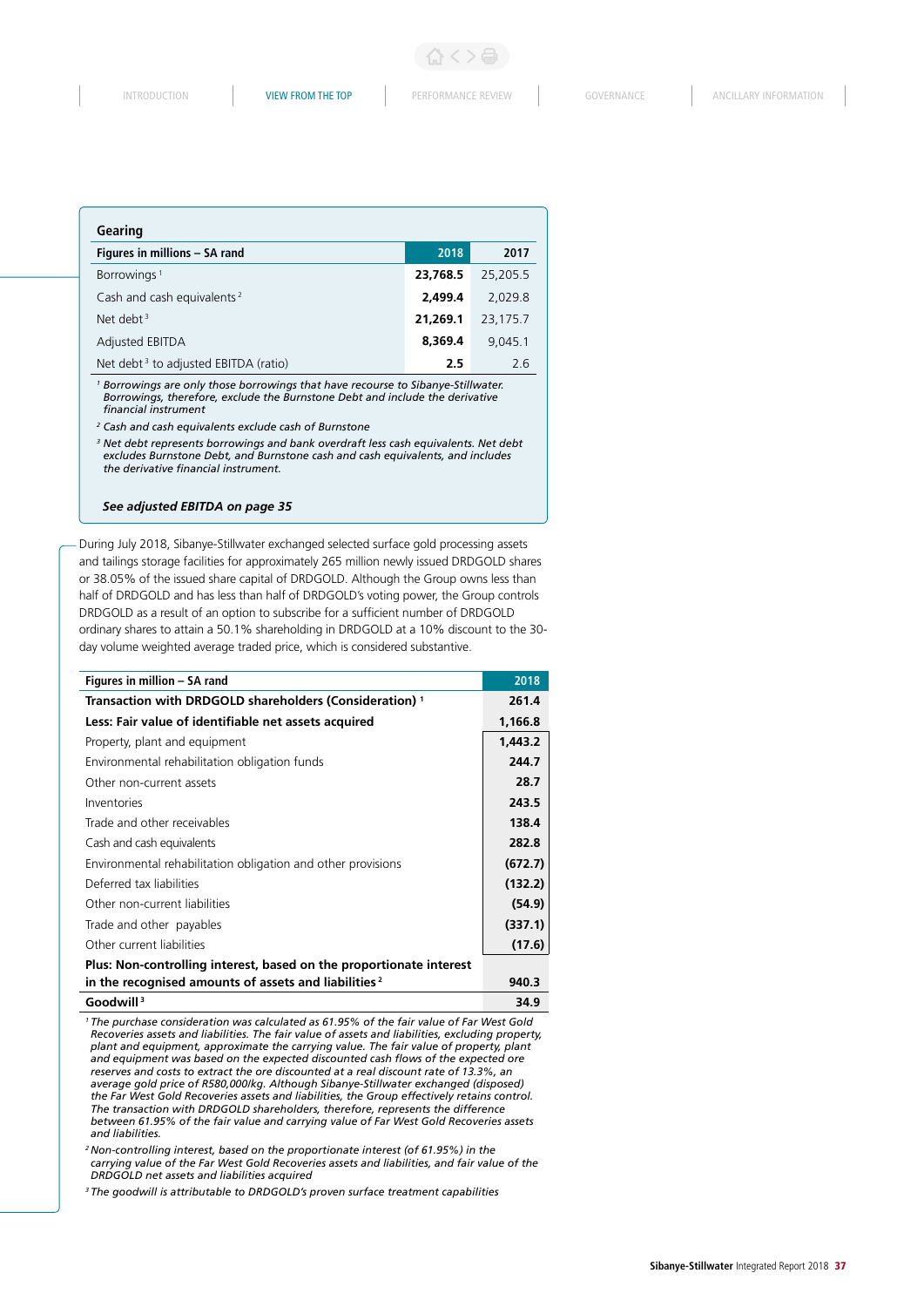# CHIEF FINANCIAL OFFICER'S REPORT CONTINUED

### **Proposed Lonmin transaction**

On 14 December 2017, the Boards of Sibanye-Stillwater and Lonmin announced that they had reached agreement on the terms of a recommended all-share offer pursuant to which Sibanye-Stillwater, and/or a wholly-owned subsidiary of Sibanye-Stillwater, will acquire the entire issued and to be issued ordinary share capital of Lonmin.

The Lonmin group is a major mine-to-market producer of PGMs with core operations in South Africa. It produces PGMs predominantly used in many industrial applications, and in jewellery and investment, with saleable by-products including gold, copper, nickel, chrome and cobalt. The Lonmin group is a major primary producer of PGMs worldwide. Lonmin shares are admitted to listing on the premium listing segment of the official list and to trading on the main market of the London Stock Exchange, and have a secondary listing on the JSE main board. Lonmin also has an American Depositary Receipt programme traded on the overthe-counter market in the US.

The Board believes that the proposed acquisition of Lonmin is compelling and value-accretive for Sibanye-Stillwater shareholders and is a logical step in executing its PGM strategy in southern Africa. By combining Sibanye-Stillwater's existing, and contiguous, South African PGM assets with Lonmin's operations, including Lonmin's processing facilities, Sibanye-Stillwater will be able to unlock operational synergies and complete its strategy to become a fully integrated PGM producer in South Africa. By combining Sibanye-Stillwater's existing, and contiguous, South African PGM assets with Lonmin's operations, including Lonmin's processing facilities, Sibanye-Stillwater will be able to unlock operational synergies\* estimated at R730 million over the first three years while a further R780 million is expected to be unlocked should the Rustenburg PGM material be treated at the Lonmin facilities after 2021. We are also confident that this transaction will bring greater stability to the Lonmin assets, and ensure a more sustainable and positive future.

To date, several of the conditions precedent have been fulfilled including approvals from the South African Reserve Bank, the UK Competition and Markets Authority, as well as the South African Competition Commission approval received on 21 November 2018, subject to specific conditions\*.

On 19 December 2018, AMCU filed an appeal with the Competition Appeal Court of South Africa against the South African Competition Commission decision, which will be heard on 2 April 2019. Sibanye-Stillwater and Lonmin have agreed to extend the long-stop date for completion of the proposed acquisition from 28 February 2019 to 30 June 2019.

Additional conditions precedent include, *inter alia*, the approvals of Lonmin and Sibanye-Stillwater shareholders and the courts of England and Wales.

A circular to Sibanye-Stillwater shareholders and the Lonmin scheme of arrangement document will be posted to the respective shareholders in due course. Included in those documents will be the expected dates of the shareholder meetings and timetable for the closing of the transaction.

*\* For further information in relation to the expected synergies, refer to pages 17, 58 and 60 of the offer announcement dated 14 December 2017 while full details on the conditions imposed by the Competition Commission are also available at www. sibanyestillwater.com/investors/transactions/lonmin*

"The Board believes that the proposed acquisition of Lonmin is compelling and value-accretive for Sibanye-Stillwater shareholders and is a logical step in executing its PGM strategy in southern Africa"